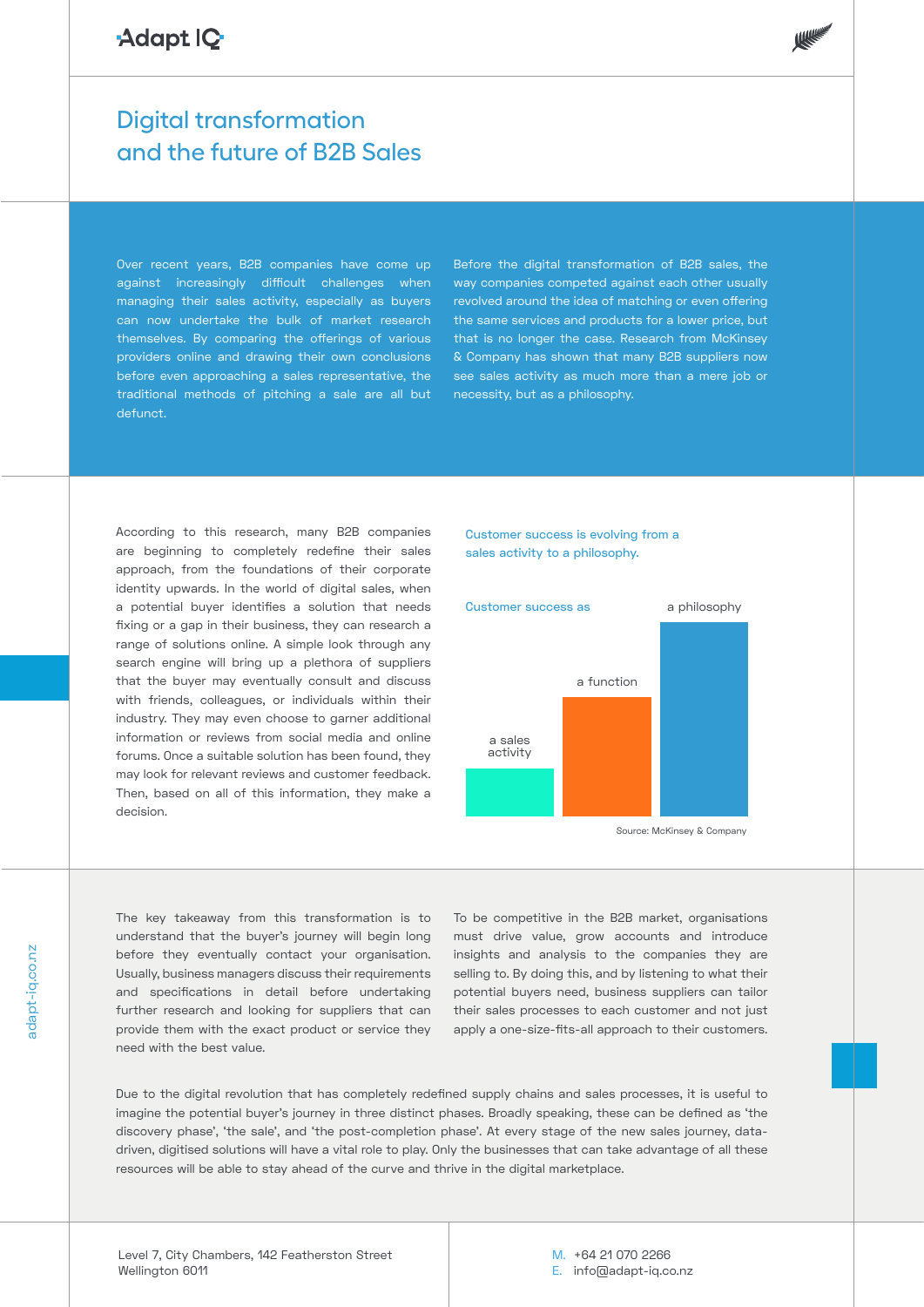# Adapt IQ-



#### Discovery phase

As mentioned above, the entire process of market research and sales has been radically redefined. In the past, if a company needed a service or product, it would reach out to the sales teams who were professionally trained to educate the buyer and show exactly what could be provided.

This process relied heavily on the traditional salesperson to generate leads and convert casual browsers into confirmed buyers. However, this process simply does not deliver the results it used to.

It used to be the role of sales teams to convert the buyer's interest into an intent and to convince them to buy the final product. However, today's digitally driven world means that business customers will not directly approach a supplier until late in their research process and sales teams now need to work more collaboratively with marketers to ensure their product is discovered on the digital marketplace.

As such, today's sales teams that want to stay ahead of the curve and capture their potential audience much earlier in the purchasing stage are launching data-driven campaigns that are powered by digital CRM applications. Research from IDC has shown that marketing and lead scoring are one of the top three examples of specific AI usage in modern businesses.



By helping teams to stand out from their competition through bespoke, data-driven strategies, this integrated approach is essential for companies to bridge the emerging gap in B2B sales.

1 IDC Whitepaper, A Trillion-Dollar Boost: The Economic Impact of AI on Customer Relationship Management

adapt-iq.co.nz

adapt-ig.co.nz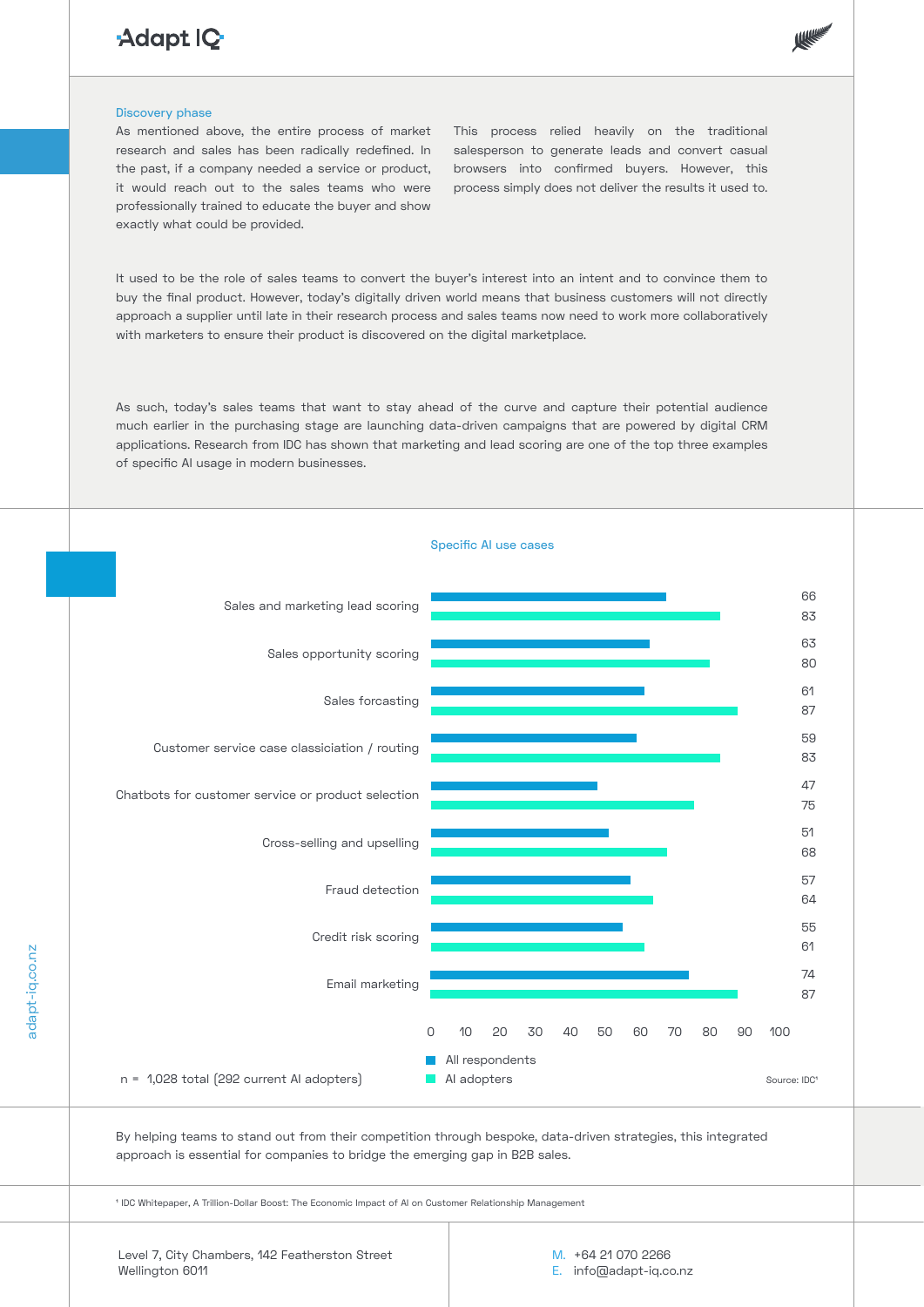# Adapt IQ



Research has shown that businesses that have an intelligent customer management platform in place are able to identify key trends as they happen, analyse competitor strengths and weakness, create customer personas to better understand their typical buyer and even detect future opportunities. By integrating their online marketing campaigns with this information, businesses can create a strong identity that builds trust with potential buyers, well before they make contact.

## Sale and delivery

After having identified and sufficiently enticed their buyer or future business partner, the next challenge facing B2B suppliers is how they sell and deliver their product. Previously, this would have involved lengthy discussions, labour-intensive data entry processes and increased risk as a result of human error — be that in managing payments, interacting with clients or in creating reports.

Moreover, as Marc Benioff, Salesforce CEO, states: "Doing well by doing good is no longer just a competitive advantage. It's becoming a business imperative". Suppliers can no longer expect to thrive just by doing their work well, they must also consistently show their business partners how and where they are going above and beyond their competitors. This is why a fully deployed CRM system is absolutely essential in the digital age to make these processes more intelligent and efficient.

Effective interaction with customers is arguably the most essential aspect of the sales process. Studies have shown that "82% of business buyers say that providing personalised customer care has a major or moderate influence on their loyalty".<sup>2</sup>

To some, it might appear that building meaningful relationships through an online platforms may seem counter-intuitive and that traditional face-to-face interactions will always provide the best results.

However, in the connected digital world, many businesses rely on obtaining instant results from their suppliers and will not have time to wait for their next meeting. In addition to this, the amount of time sales representatives could spend travelling is hugely disproportionate to the number of interactions they could have online or over the phone through a digitally enabled integrated CRM platform.

As research from Salesforce has shown, sales teams can complete approximately 94 actions with their clients every day without leaving the office and, on average, they will connect with customers three times more often through a CRM system than they would by meeting in person.

virtually with customers

x more often than meeting in person.

In addition to this, not only are CRM solutions essential to building relationships with business buyers, they are also crucial in helping teams to continue driving engagement and build further trust. By using these solutions, companies can easily track their results on a client-by-client basis. Even the most basic solutions will be able to automate mundane, repetitive and time-consuming tasks, such as data entry, but the most important benefit of these platforms is that suppliers can use the data they collect to its maximum potential.

Source: Salesforce 3

<sup>2</sup> Salesforce Whitepaper, The Manufacturer's Guide to Digital B<sup>2</sup>B Commerce 3 Salesforce Whitepaper, Boost Sales Productivity, Get more from your Sales team

Level 7, City Chambers, 142 Featherston Street Wellington 6011

M. +64 21 070 2266 E. info@adapt-iq.co.nz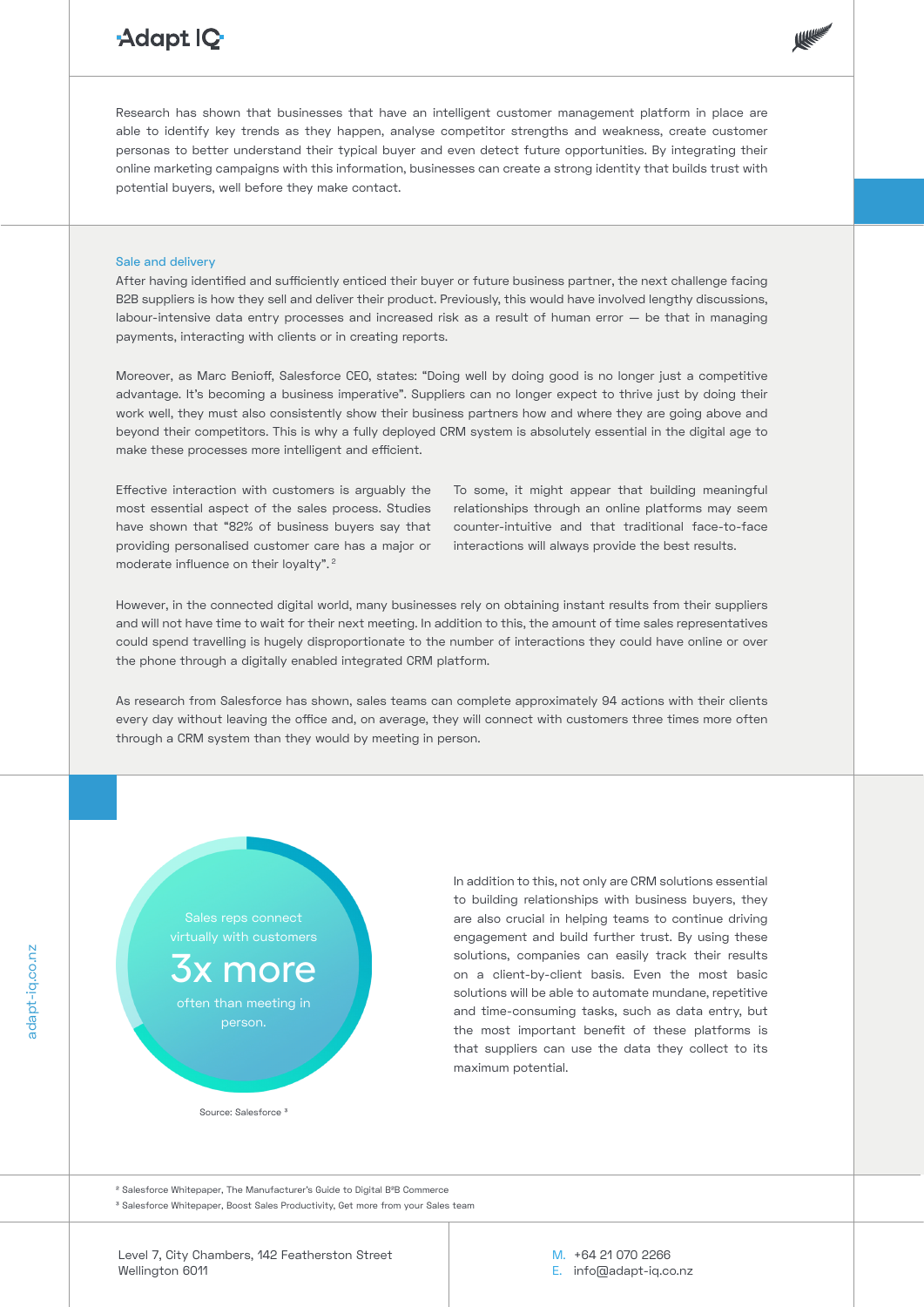# Adapt IQ-



By using a digitally enabled CRM platform, suppliers can track their sales results or the interest in certain products over a period of time for all their business buyers, or by keep separate portfolios on each customer. With this information, it becomes easier to undertake predictive analysis to observe trends and project sales, enabling companies to develop more informed, strategic business plans.

### "You must always be able to predict what's next and then have the flexibility to evolve,"

Marc Benioff highlights. Indeed, by knowing when to prepare for any eventuality — a surge in sales, for example — suppliers can optimise their supply chain to reduce waste and minimise potential risks.

## Post-completion

The final, key stage in this buyer cycle is arguably one of the most important, and yet it is often neglected. Whether a supplier provides its goods and services on an ongoing basis or works on the basis of individual contracts, it is vital in B2B sales to conclude the project effectively to ensure the business buyer returns.

While producing reports is crucial for internal business planning, it is also a fantastic marketing tool for business to show the value of their products. By collecting data through CRM tools, suppliers can provide their partners with informed, targeted reports that can be essential for powering success in the digital world.

These reports can show profit gained or savings made in comparison to other competitor suppliers, or they can even be used to suggest improvements to clients for future success and growth. Being able to supply these results is a certain way to build trust, develop your brand's reputation and increase the chances of a buyer returning to purchase your products or services again.

#### Optimise processes

adapt-iq.co.nz

adapt-ig.co.nz

With the rapid developments and digital transformation in B2B sales over recent years, it is increasingly important for businesses to optimise their processes through integrated and fully developed digitally enabled CRM platforms. Optimising working practices, maintaining informed, up-to-date records, building trust with business partners and using data to drive intelligent decisions are all fundamental to holding a competitive advantage in the today's digital market.

As recent research has shown, more and more companies are experiencing the benefits of integrating customer management applications in their business practices.



Level 7, City Chambers, 142 Featherston Street Wellington 6011

M. +64 21 070 2266 E. info@adapt-iq.co.nz